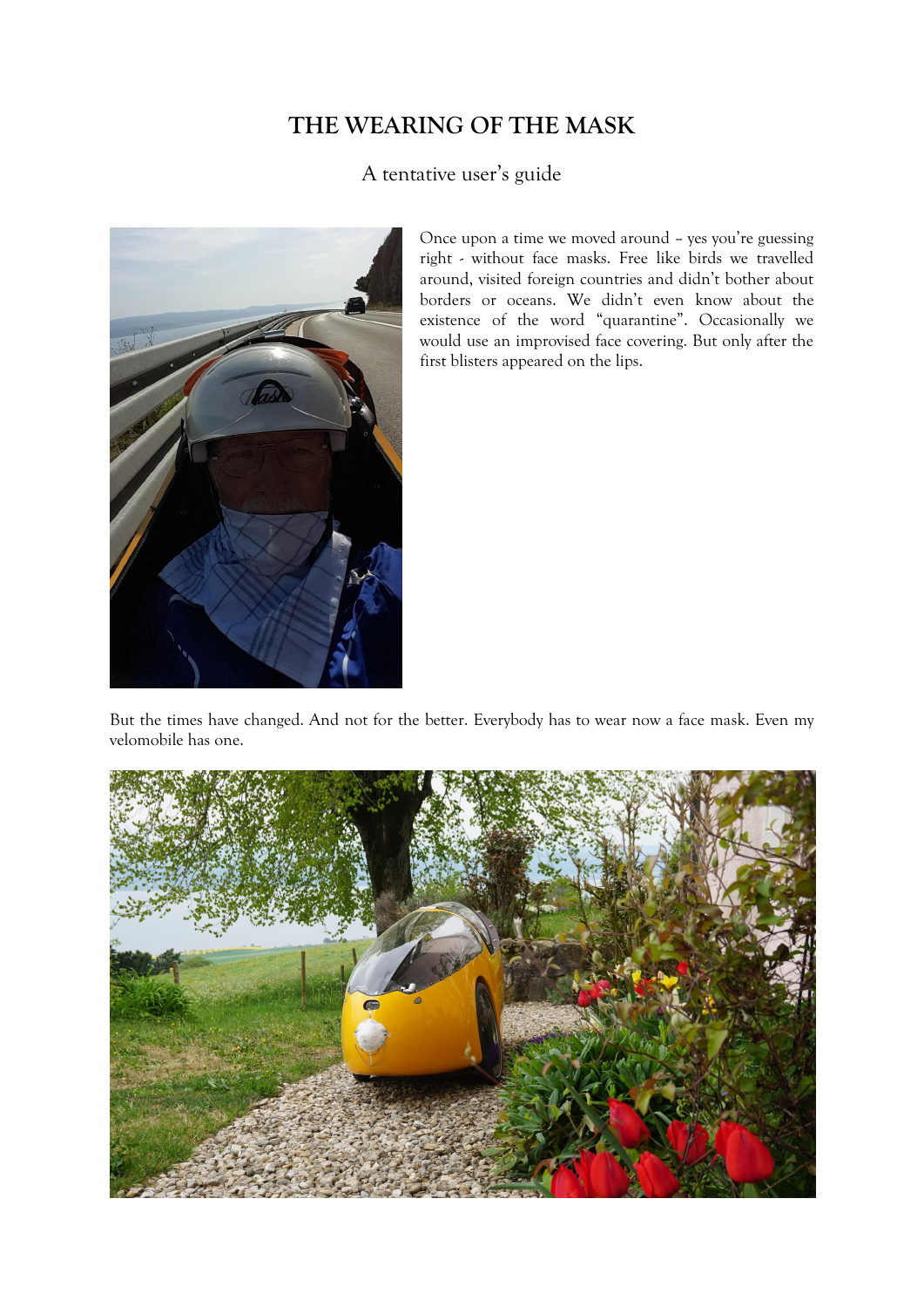



Wearing a face mask can – depending on your activity – pose tremendous problems. The quality of sound of a French horn for instance is impaired considerably by a face mask. Cutting a hole in the mask might seem to be the obvious solution. But this is definitely against the rules, as it prevents the mask to perform its intended function.

A revolutionary new mask has been developed by one of the most famous harmonica players in the northern atmosphere. It seems that hitting the right hole – pardon, the right tone - is greatly facilitated. C'est le ton qui fait la musique.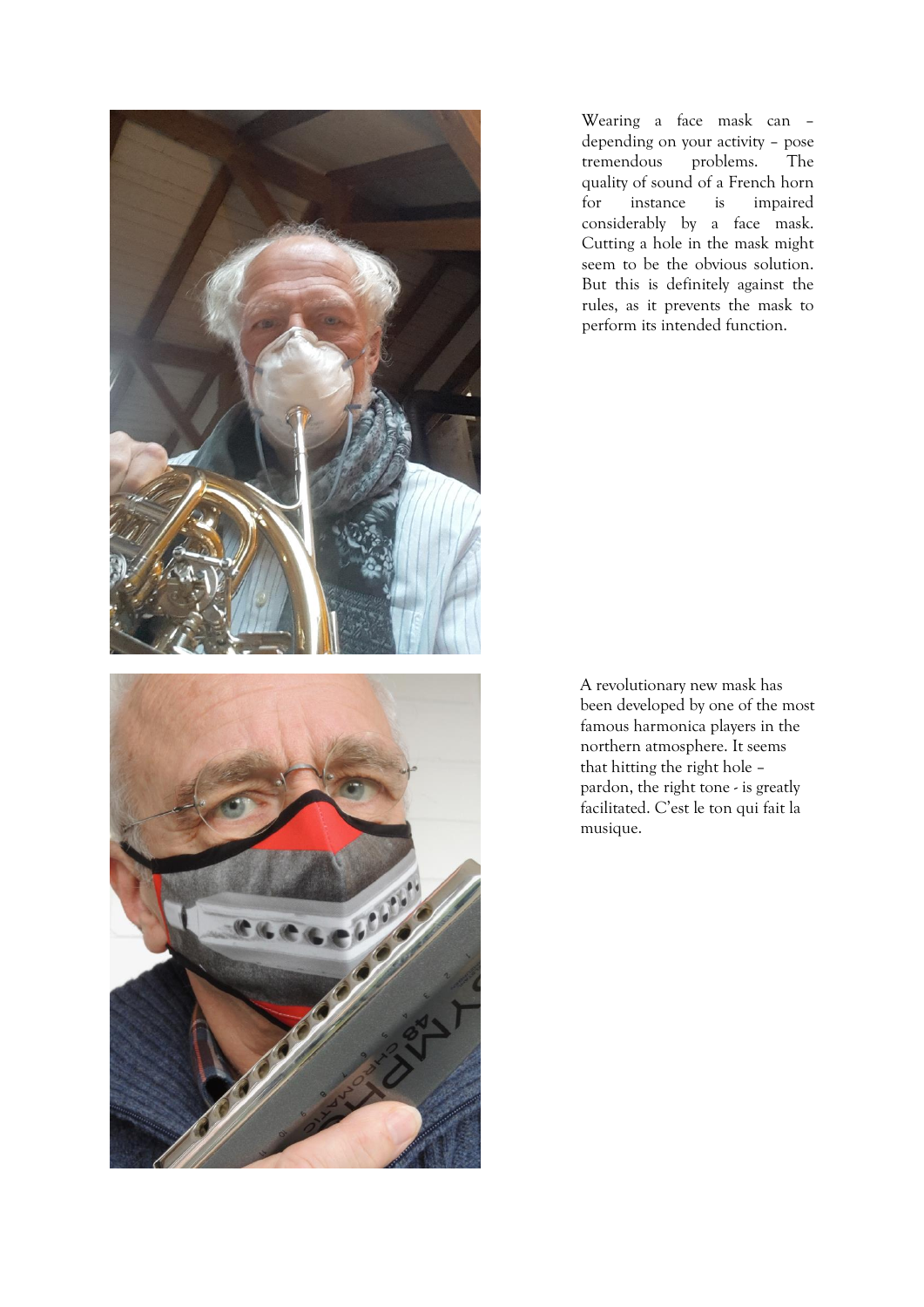As usual people tend to focus mainly on the negative aspects. But there are also positive sides in wearing a face mask. For instance, cycling activities below freezing point tend to be much more enjoyable with a properly fitted face mask.



One of the best products available is the FFM. Yes, the Full Face Mask as presented below by my grandson Raphael. It offers superior protection although a little bit at the cost of a clear view.